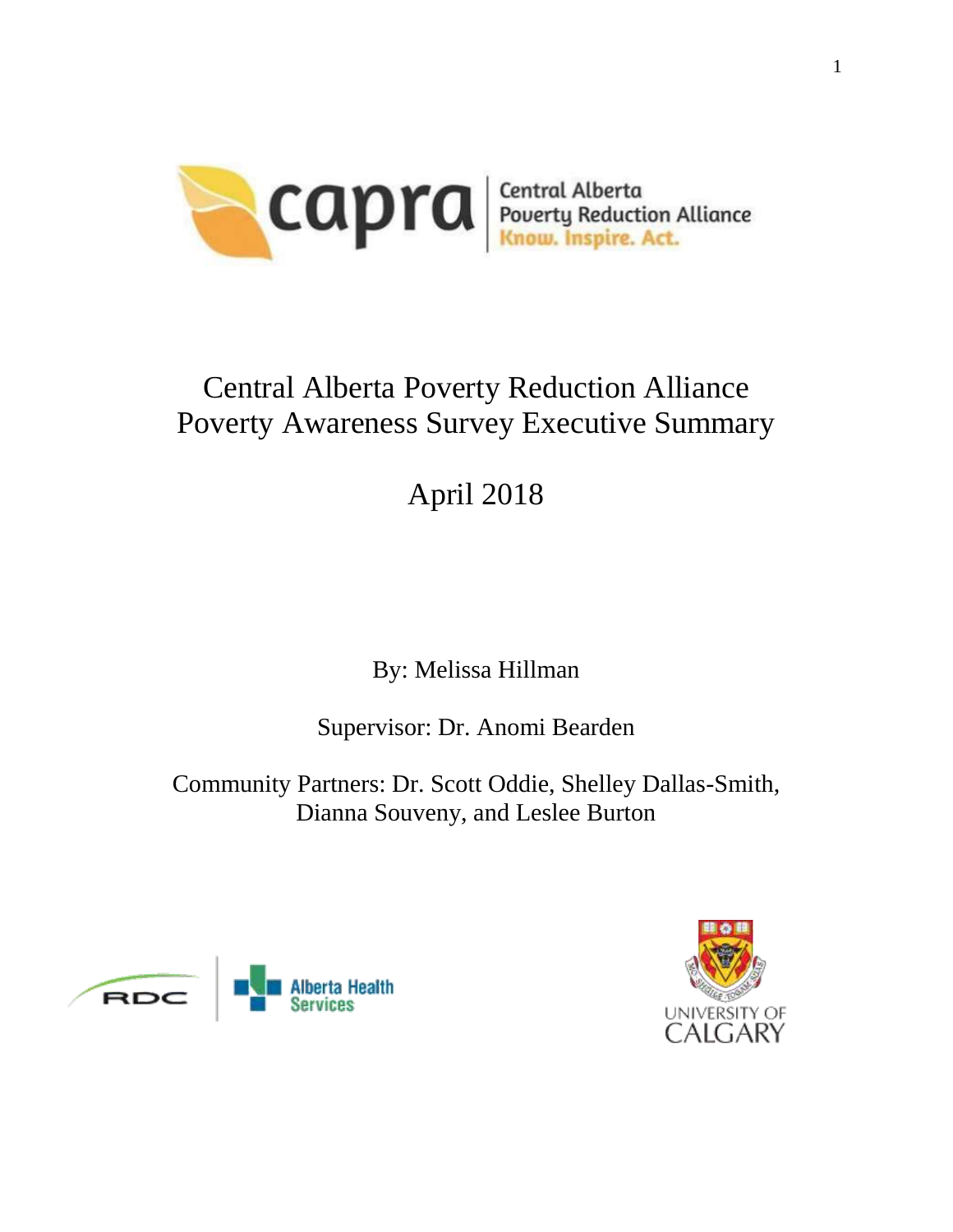# **Table of Contents**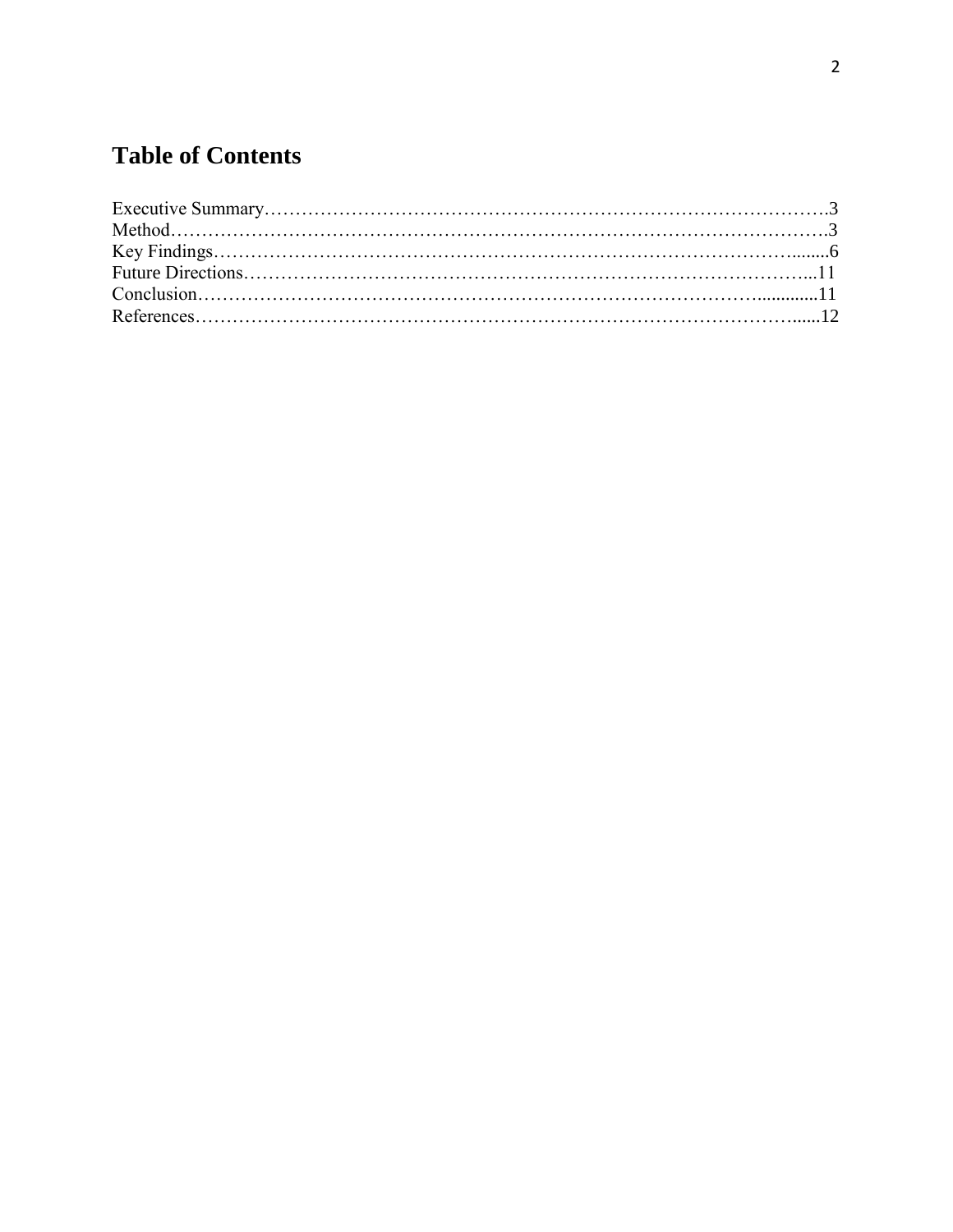#### **Executive Summary**

Canada takes pride in and is recognized across the world for its high standards of health and quality of life. However, this prosperity is not shared equally across all Canadians. Since the 1990's there has been a strong trend towards greater social and economic inequality (Dunn, 2002). These growing rates of inequality have detrimental effects on citizens, compromising health and standard of living for many Canadians in addition to causing great distress to Canada's economy.

Although Canadians live in a very prosperous country, statistics show that nearly 4.9 million people are living below the poverty line, and 1.2 million are children under the age of 18 (Stats Canada, 2017). Many communities are collaborating on ways to better understand the root causes of poverty in attempts to create improved strategies to reduce, alleviate, and even eliminate poverty across Canada. Solutions to the phenomenon of poverty need to be personcentered and community-driven as the values, beliefs, and interests of the public are important factors in the development and implementation of appropriate policies and poverty reduction strategies in Canada (Thrive, 2017; Reutter et al., 2005).

#### **Current Study**

The Central Alberta Poverty Reduction Alliance (CAPRA) created a poverty awareness survey to better understand community views and opinions of the nature, prevalence, and perceived impact of poverty in Red Deer. The current study also provided an opportunity for feedback from community members for supports that are valuable in the community for poverty reduction, potential barriers experienced when attempting to access supports and resources, and what they feel may be missing. This gave community members a platform to have their voices heard and the opportunity to be included in decisions affecting the Red Deer community. It is hoped that the findings from the study will provide CAPRA and relevant community partners with more direction for strategic planning with local action, advocacy, systems change, and policy development with community responses being at the forefront of decision making.

#### **Methods**

Data was collected using a mixed method (quantitative and qualitative) survey which was live from February 13th to March 23rd, 2018. Participants consisted of community members throughout Central Alberta (N=526) and were recruited using posters and postcards distributed across the city to attract participation. Through the recruitment materials, participants were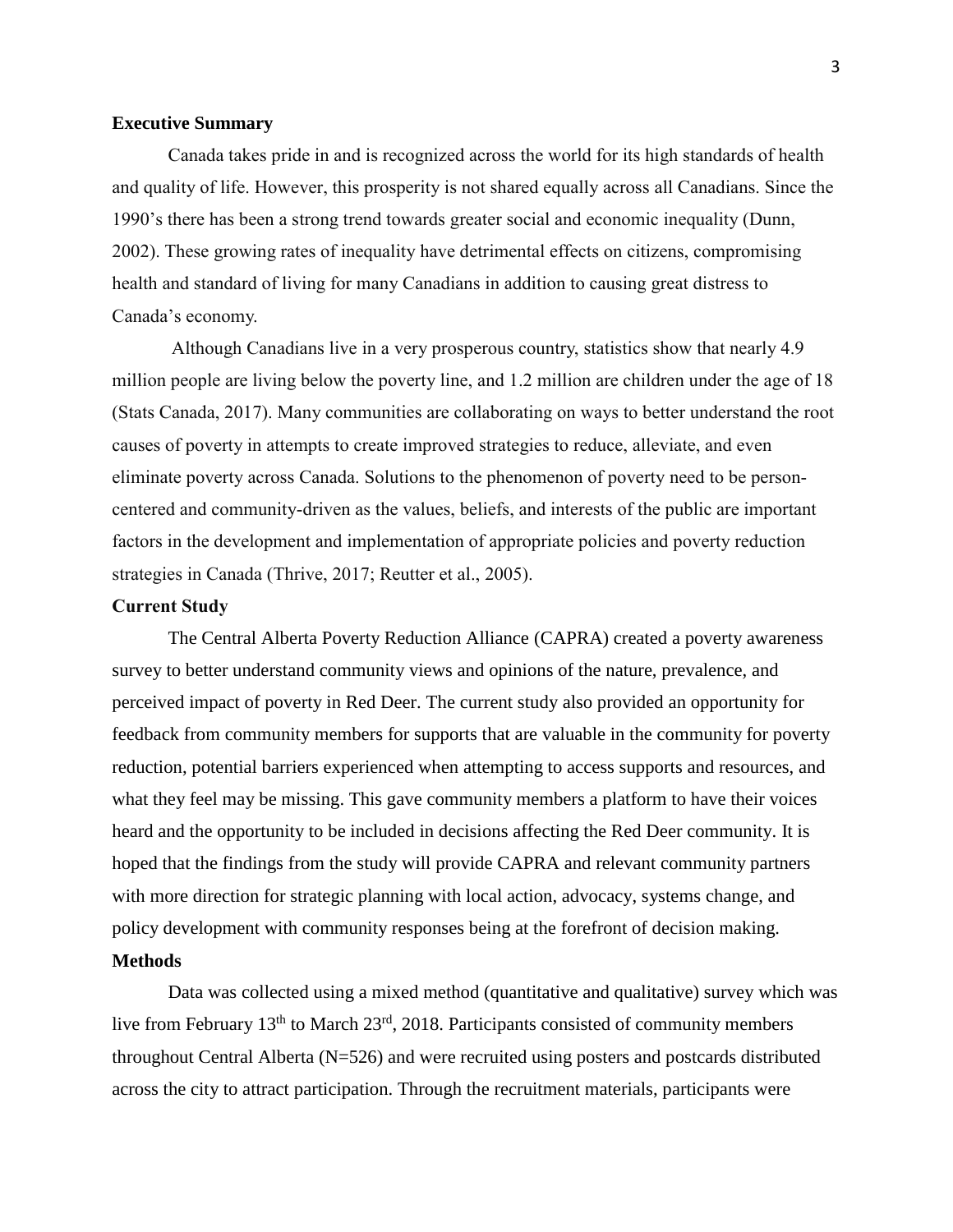directed to the online survey link. The researchers also received the support of relevant local organizations to distribute paper copies of the poverty awareness survey. Students and Faculty at the Red Deer College were invited to complete the survey as well.

In addition, CAPRA organized a community gathering where community members were provided with the opportunity to complete the survey by filling out a paper copy. Supports were available to participants at the gathering as participants could receive assistance from researchers and volunteer students.

Responses were obtained from a diverse sample from varying locations across Red Deer and surrounding areas. Demographics revealed that 13% of respondents identified as service providers (*n*=68), 61% as resident/community members (*n*=323), and 17.1% as having lived experience with poverty (*n*=90). Participants ranged for 18-65+ years, and 67.2% identified as female, whereas 32.2% identified as male. The sample was quite diverse and distributed across various categories for many demographics including: relationship status (single to widowed), number of individuals in household (1 to 5+), living situations (no primary residence to owning their own home), household income (below 15,000 to 200,000+ annually), employment (unemployed to full time), and education (not yet completed high school to PhD). The only demographic that did not show as much diversity was ethnicity, where 68.7% identified as Caucasian and 7.7% as Canadian. Therefore, it did not seem to be a very ethnically diverse sample.

#### **Measures Used**

There were no existing pre-validated measures found in the published literature that were appropriate for the goals of this study. Material and measures that were used resembled a survey created by Vibrant Calgary. However, extensive revisions were made to create a survey that was more comprehensive to varying education levels and literacy abilities. Measures used are as follows:

- $\triangleright$  Awareness ( $\alpha$ =.79)
	- o Example: "I am aware of the impact poverty has on quality of life of individuals and families in Red Deer"
- $\triangleright$  Definition of poverty ( $\alpha$ =.82)
	- o Example: "Poverty is when a person's debt is larger than their income
- $\triangleright$  Knowledge of poverty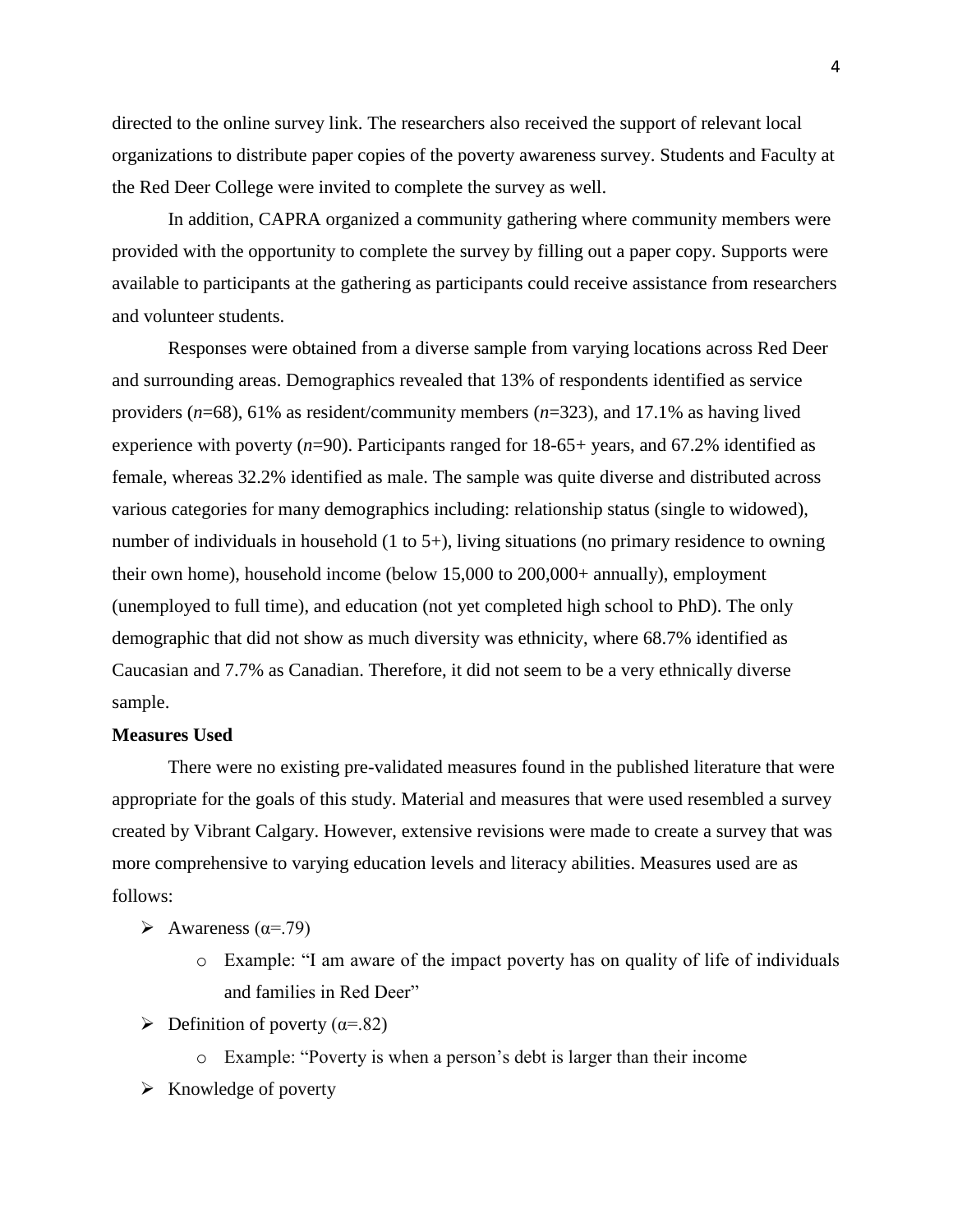- o Example: "In Red Deer, 1 in 10 people live in poverty"
- o Each analyzed individually
- S Knowledge of Causes ( $\alpha$ =.63)
	- o Example: "People can get out of poverty if they learn how to manage their money better"
- CAPRA Pillars
	- o Opinion on level of importance of each pillar (early childhood development, economic security, education and literacy, health and wellness, justice, social environment, transportation, and affordable housing)
	- o Perspectives of Red Deer in relation to eight pillars
		- Example: "People in Red Deer have access to affordable childcare" (Scores range from strongly disagree to strongly agree)
	- o Each analyzed individually
- Level of Priority of Poverty in Red Deer and Canada
	- o Example: "In your opinion, for Red Deer currently, poverty is a" (Scores ranged from very low priority to very high priority)
	- o Analyzed individually
- $\triangleright$  Intention to Take Action ( $\alpha$ =.76)
	- o Example: "Donate money to an organization that works to reduce or prevent poverty"
- Action Taken ( $\alpha$ =.73)
	- o Example: "Donated money to an organization that works to reduce or prevent poverty"
- $\triangleright$  Qualitative Measures
	- o Thematically analyzed- most common themes drawn from each question
		- What supports are valued in the community
		- Barriers experienced when trying to access supports
		- What is missing in the community
		- What supports elsewhere would people like to see in Red Deer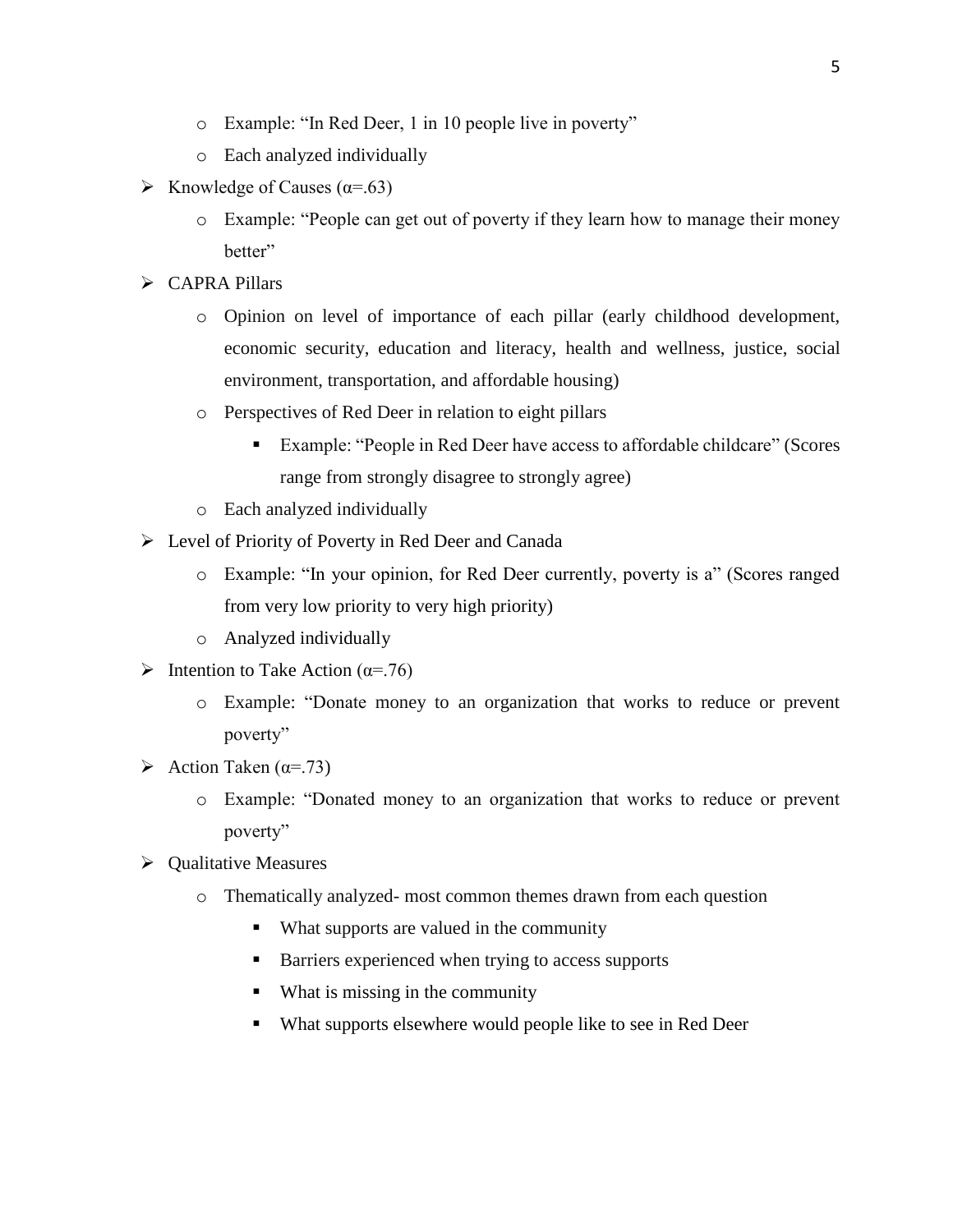# **Key Findings**

#### **1. Awareness of CAPRA:**

- 30.7% Aware
- 55.3% Unaware
- 14% Maybe/Not Sure

## 2. **Lived Experience Awareness of CAPRA:**

- $\bullet$  11.2% Aware
- 62.9% Unaware
- 11.2% Maybe/Not Sure

#### **3. CAPRA Pillars:**



*Figure 1.* Percentage of responses ranging from "important" to "extremely important" placed on each pillar across all three groups (Community Member, Lived Experience, Service Provider)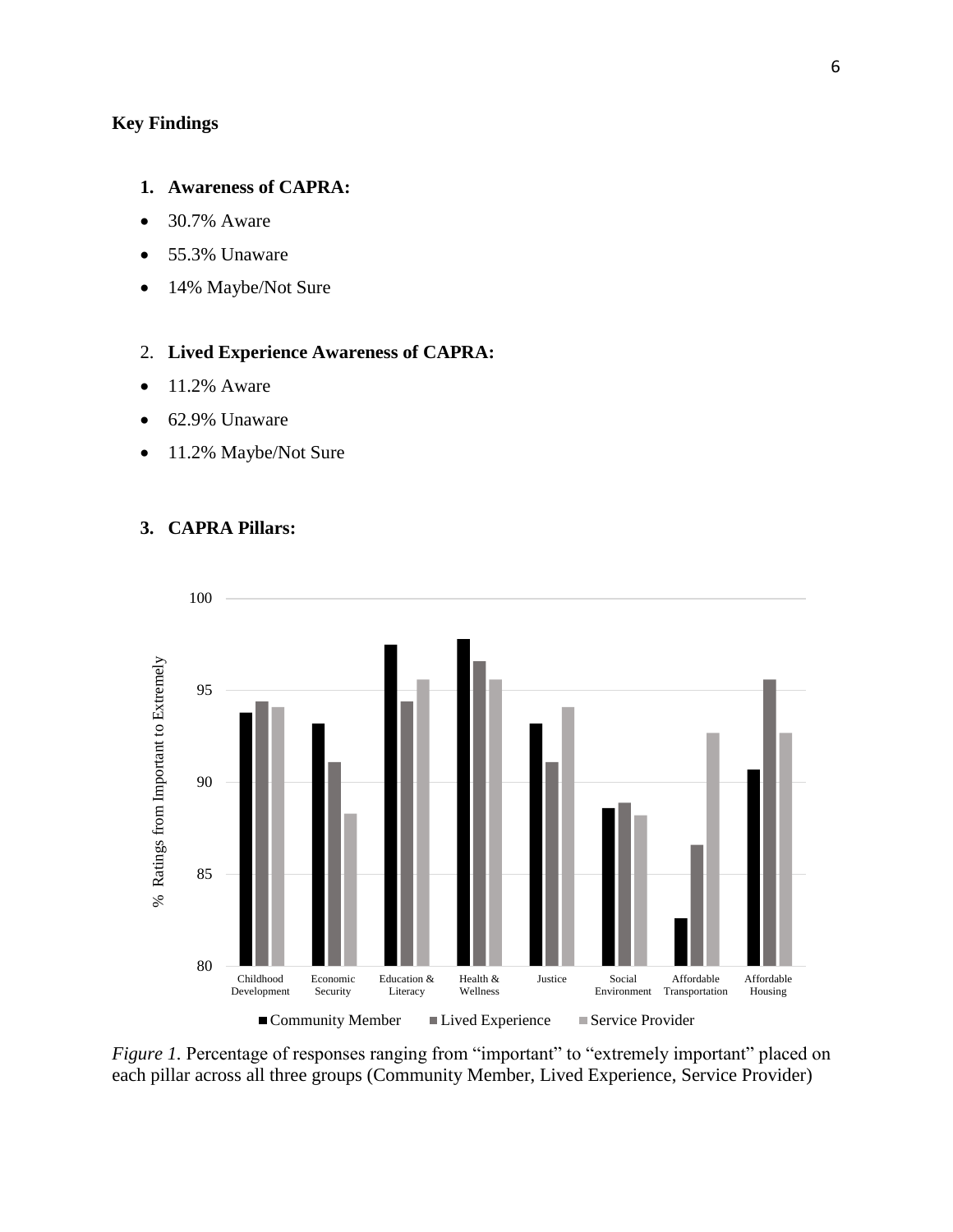

*Figure 2.* Perceived strength of Red Deer in reference to eight pillars

## **4. Knowledge of Poverty**

|                                               | Community |         | Lived Experience |         | Service Provider |         |
|-----------------------------------------------|-----------|---------|------------------|---------|------------------|---------|
|                                               | % True    | % False | % True           | % False | % True           | % False |
| Poverty not a problem in Red Deer             | 4.3%      | 94.7%   | 4.4%             | 93.3%   | 4.4%             | 94.1%   |
| Poverty can affect anyone in their lifetime   | 96%       | 3.1%    | 93.3%            | 5.6%    | 98.5%            | 1.5%    |
| In Red Deer, 1 in 10 people live in poverty   | 69%       | 26%     | 64.4%            | 30%     | 67.6%            | 30.9%   |
| A person may work full time and still live in |           |         |                  |         |                  |         |
| poverty                                       | 93.8%     | 5.9%    | 91.1%            | 7.8%    | 94.1%            | 5.9%    |
| Highly educated people do not live in poverty | 7.4%      | 90.7%   | 11.1%            | 87.8%   | 8.8%             | 89.7%   |
| Growing up in poverty increases likelihood of |           |         |                  |         |                  |         |
| living in poverty                             | 82.4%     | 16.4%   | 66.7%            | 31.1%   | 88.2%            | 11.8%   |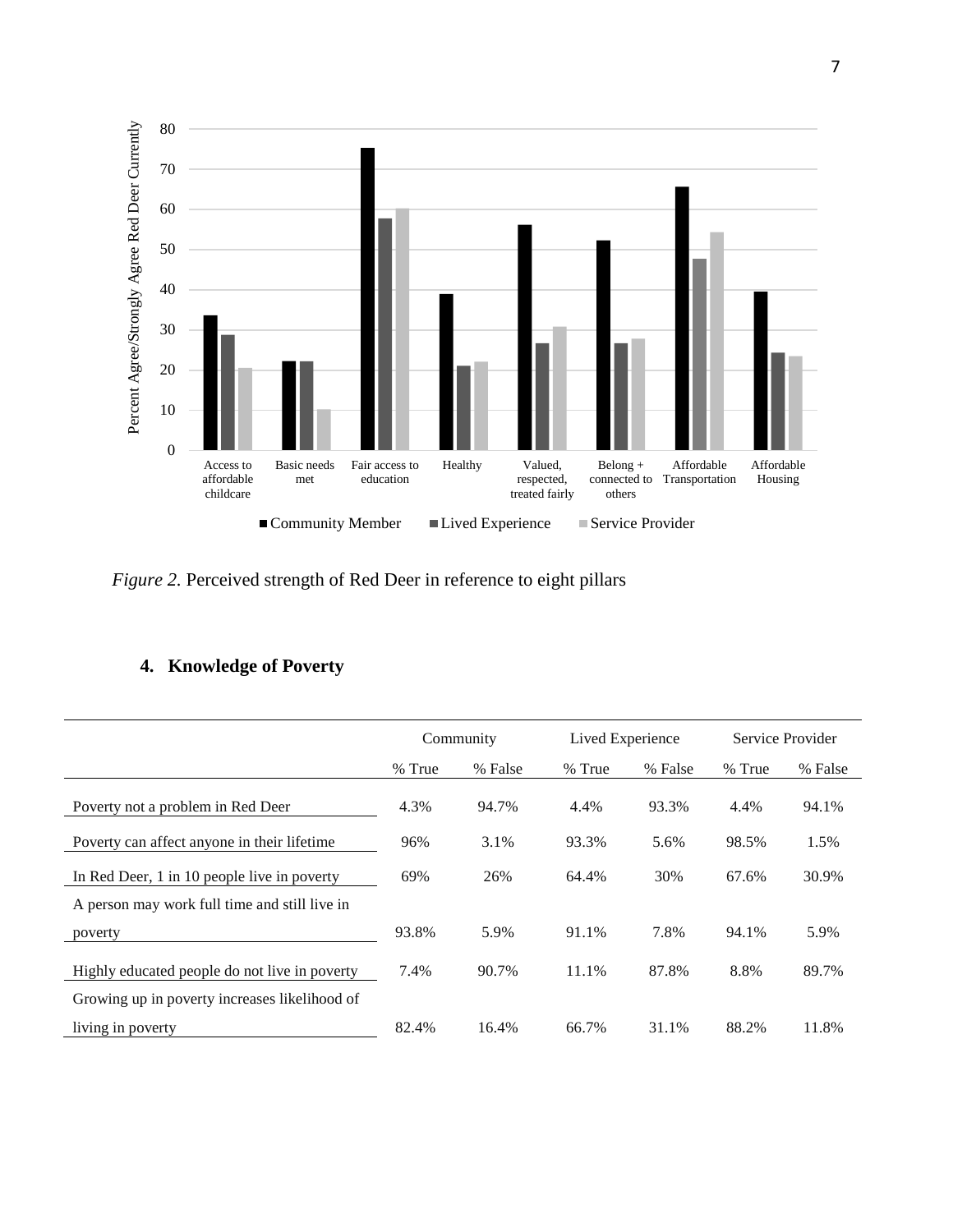

#### **5. Comparing Community Members to those with Lived Experience of Poverty:**

*Figure 3.* Comparing community member group with lived experience group on all measurements using an independent sample t-test. Scores ranged from 0 (strongly disagree) to 3 (strongly agree) and significant differences were found for all at  $p \leq 0.05$ .

#### **6. Only significant difference found between service providers and those with lived experience with poverty was for statements that define poverty**



*Figure 4.* Comparing service provider and lived experience groups using independent sample t-test on definition of poverty. Items that showed significant differences (*p*<.05) appear on the graph. Scores range from 0 (Strongly Disagree) to 3 (Strongly Agree).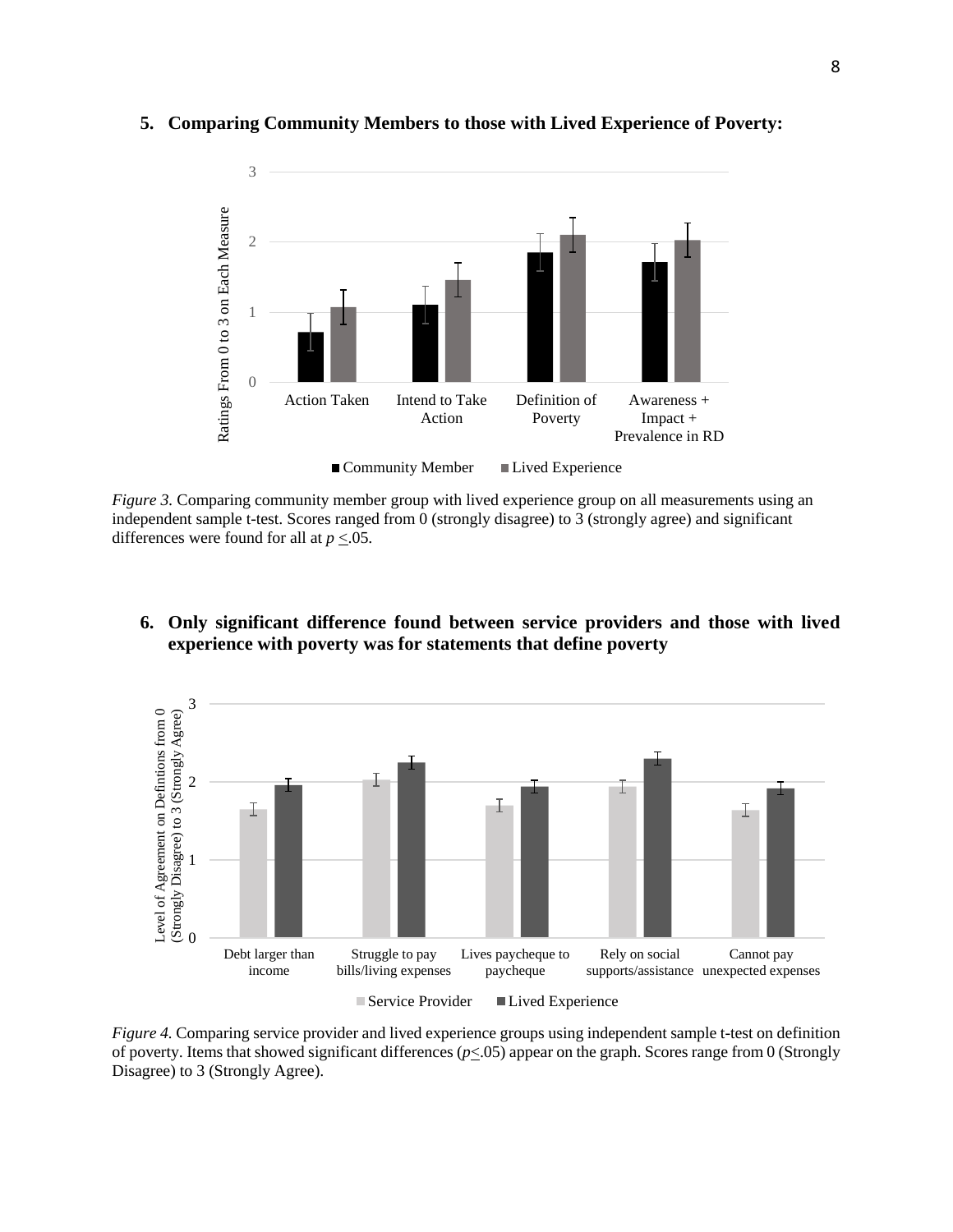# **7. What predicts intentions to take action to reduce poverty?**

- $\triangleright$  Views on the priority of poverty in Red Deer
- $\triangleright$  Knowledge of what causes poverty
- $\triangleright$  Awareness of the impact and prevalence of poverty

### **8. Qualitative Themes**

**Table 1.** Common themes around supports that are helpful for poverty reduction in Red Deer

| <b>Themes</b>           | <b>Participant Quotes</b>                                                                                                       |
|-------------------------|---------------------------------------------------------------------------------------------------------------------------------|
| Food Bank               | 48 responses- "I would recommend the food bank"                                                                                 |
| <b>Shelter Services</b> | 21 responses- "Housing Authority, Housing Team, shelters (People's<br>Place, Youth Shelter, Women's Shelter)"<br>"Safe Harbour" |
| <b>Mental Health</b>    | 18 responses- "Canadian Mental Health"                                                                                          |
| <b>Mustard Seed</b>     | 15 responses- "I would recommend the Mustard Seed"                                                                              |

**Table 2.** Common themes around barriers to access supports in the community

| <b>Themes</b>             | <b>Participant Quotes</b>                                                                                         |
|---------------------------|-------------------------------------------------------------------------------------------------------------------|
| Awareness and Information | 63 responses- "Lack of awareness on resources available to know<br>how to help others or myself if need be"       |
| Stigma                    | 26 responses- "Stigmas that are attached to asking for help"                                                      |
| Lack of Support           | 26 responses- "There is not enough help. There is a lot of talk, but there are people on waiting lists for help." |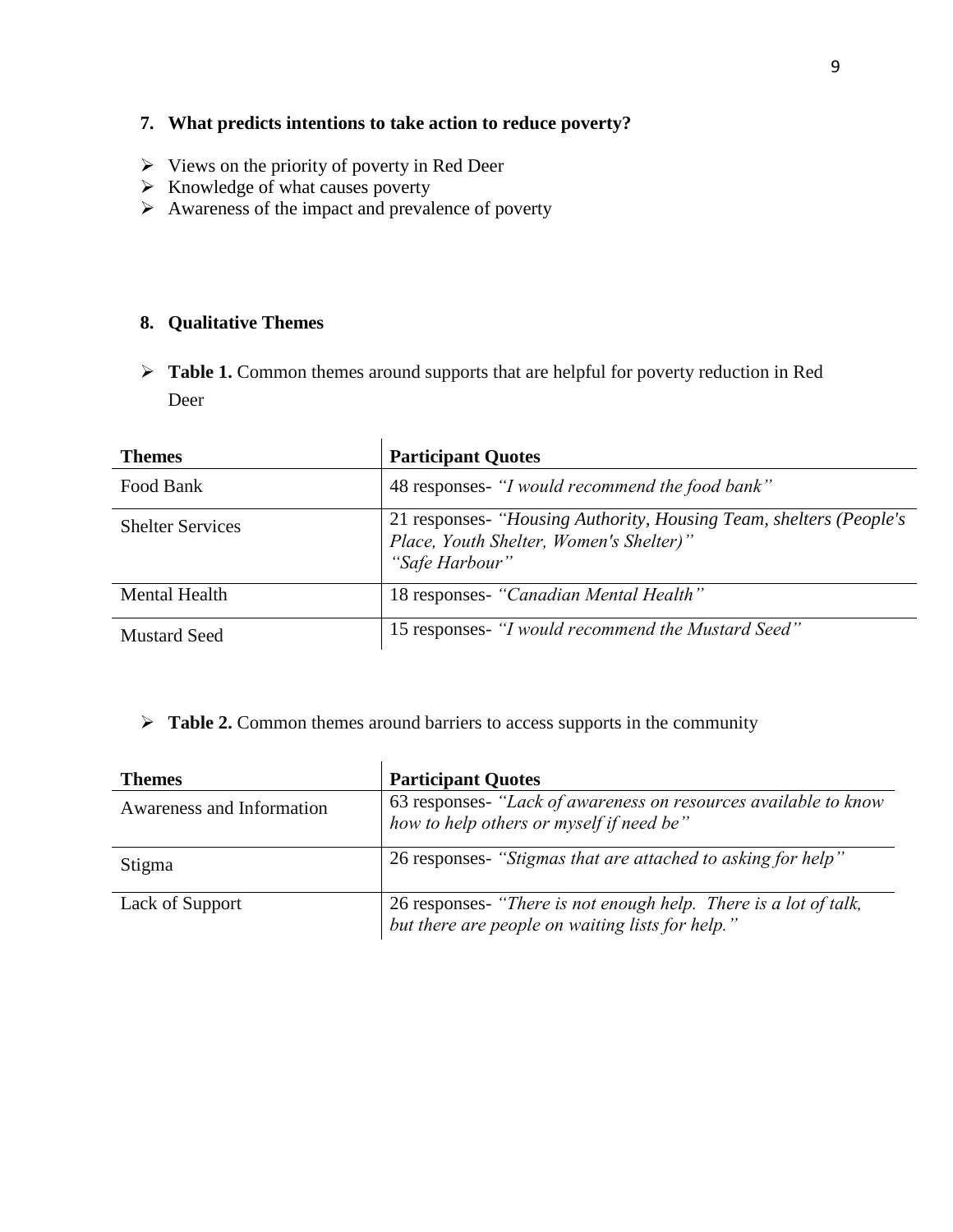| <b>Themes</b>                                        | <b>Participant Quotes</b>                                                                                                                                                                      |
|------------------------------------------------------|------------------------------------------------------------------------------------------------------------------------------------------------------------------------------------------------|
| Awareness and<br>Knowledge                           | 34 responses- "EDUCATION! Many people do not support people in need<br>because they are not educated on topics such as poverty and mental health"<br>"More awareness that poverty is an issue" |
| Housing                                              | 31 responses- "There needs to be affordable housing/rental subsidies for all<br>people that require it. There should not be a waiting list that is months or<br>years long"                    |
| <b>Community Support</b>                             | 22 responses- "Coordinated effort with the city and social agencies"                                                                                                                           |
| <b>Addiction Support and</b><br><b>Mental Health</b> | 16 responses- "Drug education, rehabilitation center, and accessible safe<br>injection site"                                                                                                   |
| Centralized<br>Information                           | 9 responses- "One central place that people can go to for help and that<br>directs them to all the organizations available to them."                                                           |

**►** Table 3. Common themes regarding what is missing in the community of Red Deer

> Table 4. Themes around supports in other communities that participants would like to see in Red Deer

| <b>Themes</b>              | <b>Participant Quotes</b>                                                                                                                                                      |
|----------------------------|--------------------------------------------------------------------------------------------------------------------------------------------------------------------------------|
| <b>Addiction Resources</b> | 8 responses- "Rehabilitation Services" "Treatment programs for addicts"                                                                                                        |
| <b>Food Resources</b>      | 8 responses- "Kamloops food bank - they grow food and have their own<br>refrigerated van to pick up donations from grocery stores"                                             |
| <b>Health Resources</b>    | 5 responses- "Appropriate Hospital services for citizens that are being<br>served in Central Alberta"                                                                          |
| Transportation             | 4 responses- "Low Income transit pass that Grande Prairie has for its<br>residents. I saw many individuals benefit from this and feel we need it here<br>in Red Deer as well." |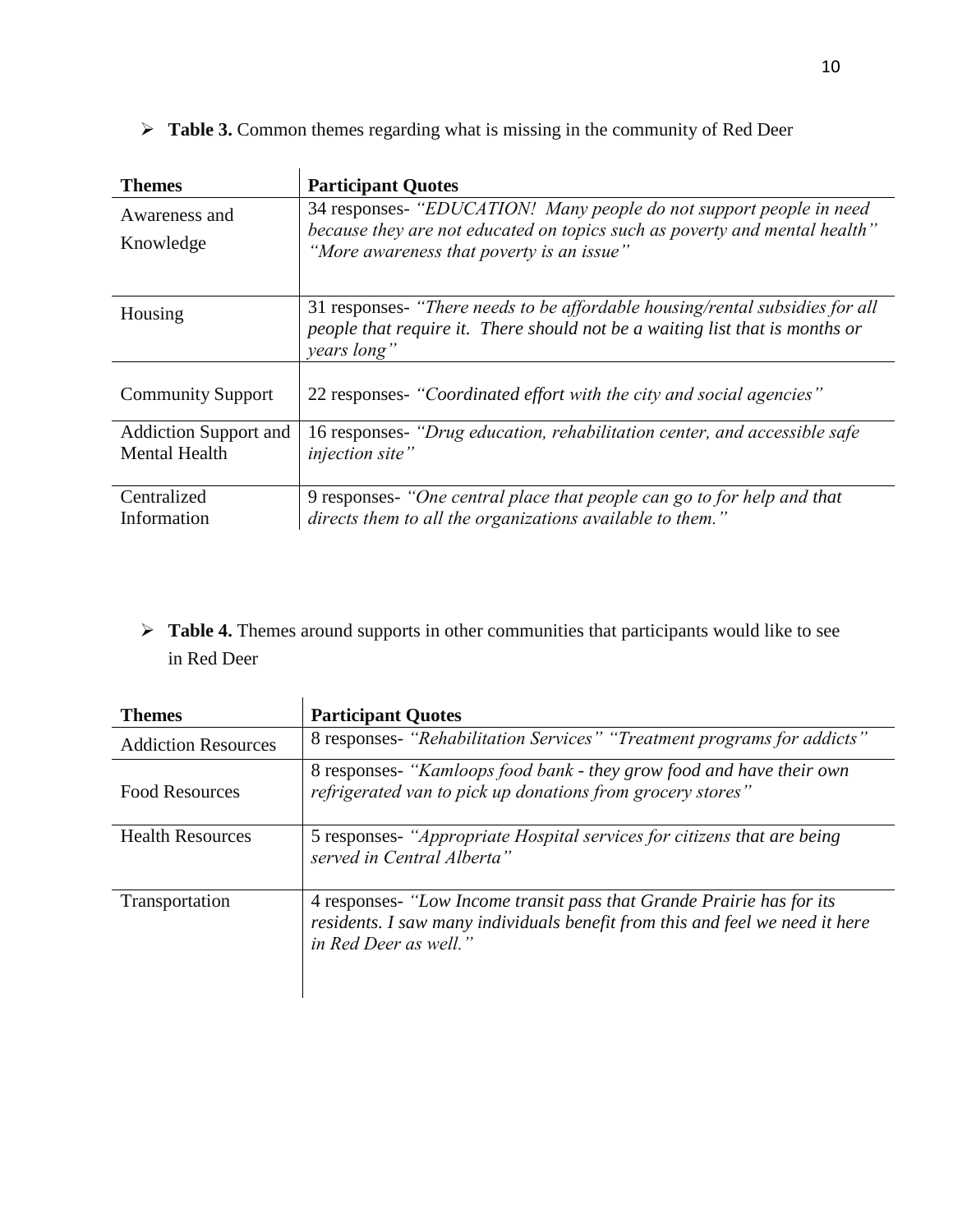#### **Future Directions**

The findings of the current study will provide an initial evaluation that will better prepare CAPRA for follow up research that will be conducted in the near future. Many participants indicated an interest in partaking in a follow up interview at a later date, which is planned to be arranged shortly after the dissemination of the survey results. These interviews will provide the opportunity to draw attention to areas where CAPRA may wish to delve deeper into issues of concern and needed areas to address in the community based on the lived experiences of its citizens. As such, these future interviews will provide more direction for future planning and strategies concerning poverty in the community.

#### **Conclusion**

The results of the current survey provide a useful foundation for the Central Alberta Poverty Reduction Alliance and other community sectors involved in poverty reduction strategies. The insights collected will afford direction for future strategic planning within local action, advocacy, systems change, and policy development regarding poverty in the community. CAPRAs main goal is to create change in the community and it is expected that the results of this study will be applied to many aspects of life in Red Deer that will lead to a stronger community that provides more and more community members with the opportunity to thrive.